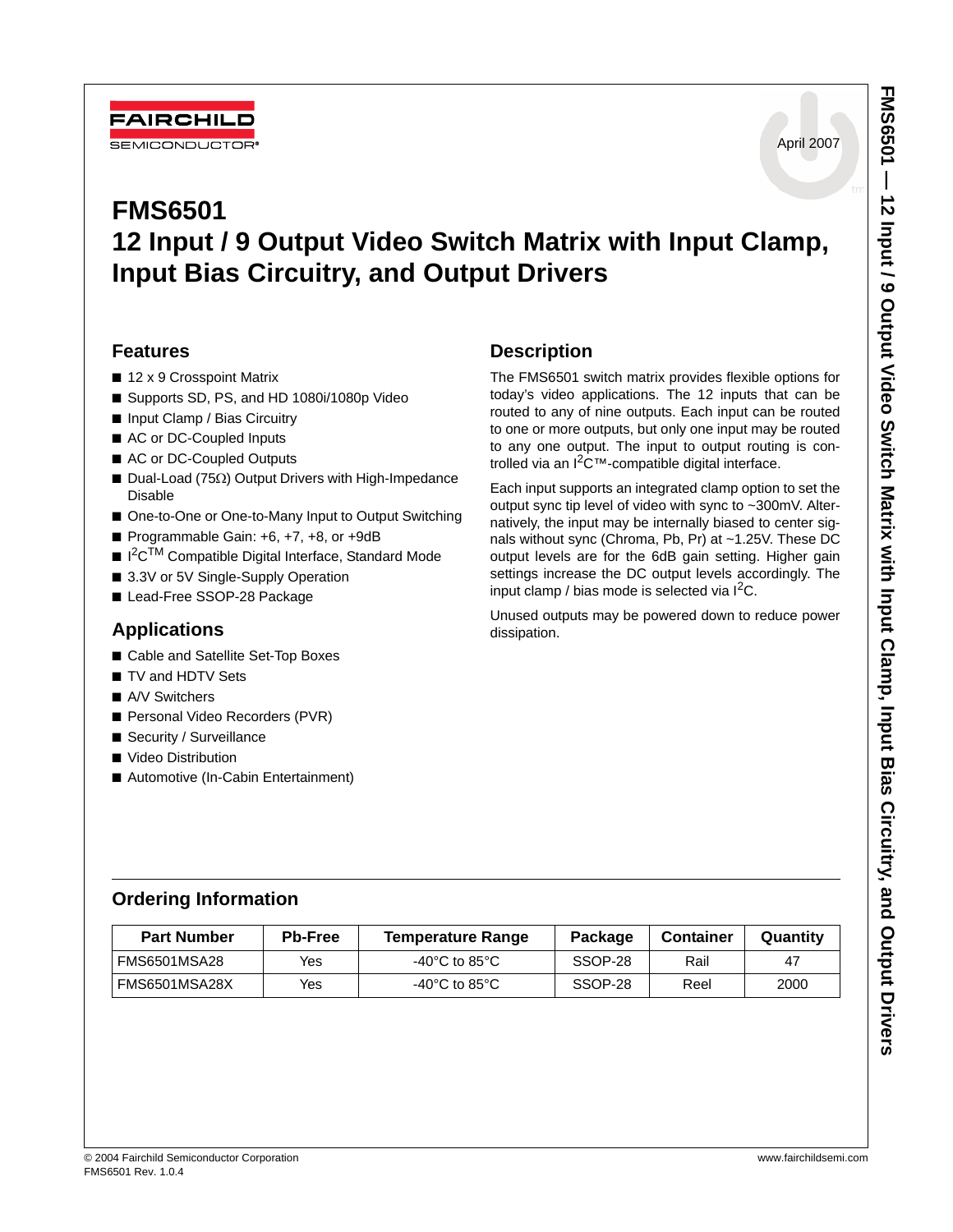

**FMS6501 — 12 Input / 9 Output Video Switch Matrix with Input Clamp, Input Bias Circuitry, and Output Drivers**

FMS6501 - 12 Input / 9 Output Video Switch Matrix with Input Clamp, Clamp, Input Bias Circuitry, and Output Drivers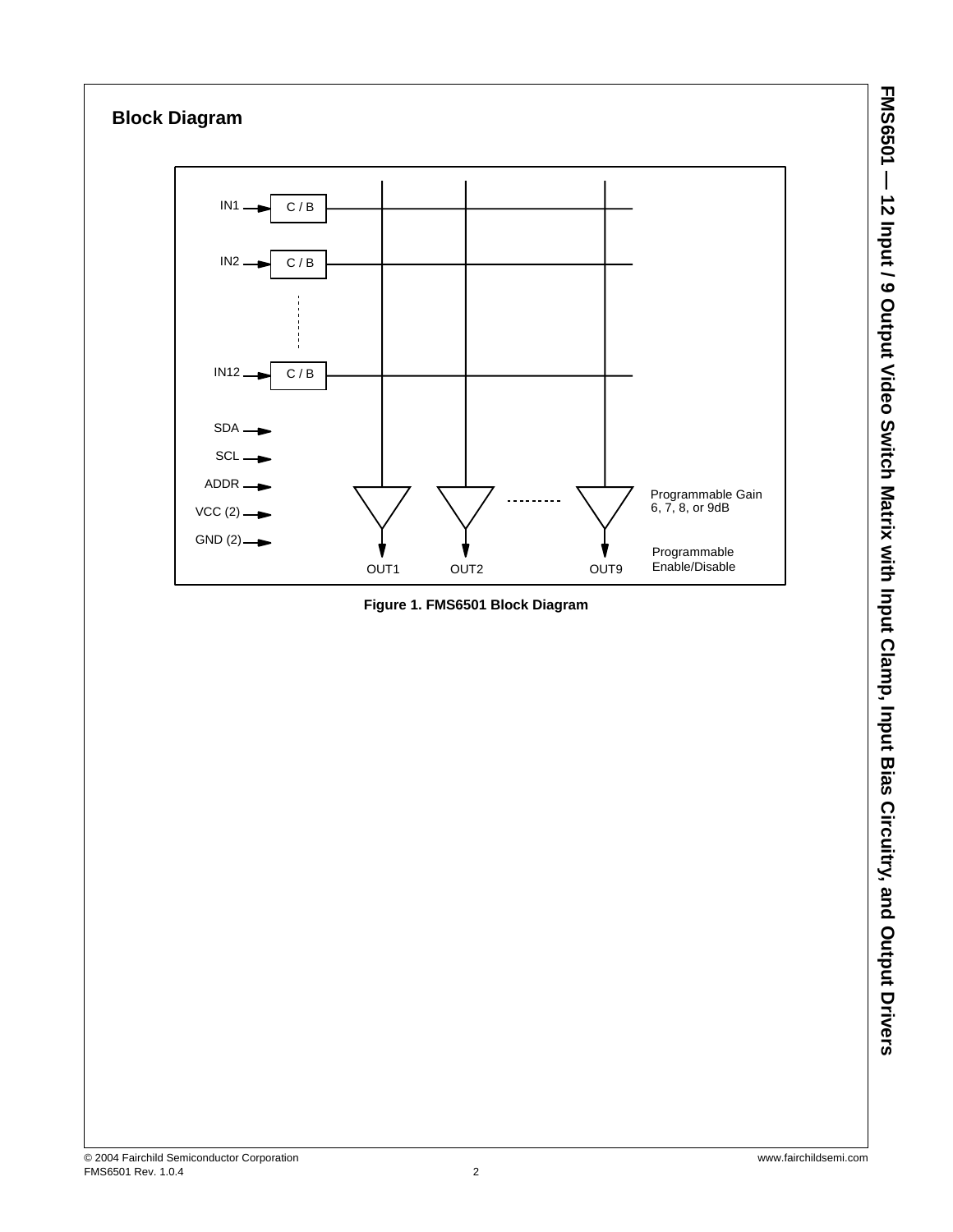# **Pin Configuration**

### **Pin Assignments**



#### **Figure 2. Pin Configuration**

| Pin#           | <b>Name</b>      | <b>Type</b> | <b>Description</b>                                                          |
|----------------|------------------|-------------|-----------------------------------------------------------------------------|
| 1              | IN <sub>1</sub>  | Input       | Input, channel 1                                                            |
| $\overline{2}$ | IN <sub>2</sub>  | Input       | Input, channel 2                                                            |
| 3              | IN <sub>3</sub>  | Input       | Input, channel 3                                                            |
| 4              | IN4              | Input       | Input, channel 4                                                            |
| 5              | IN <sub>5</sub>  | Input       | Input, channel 5                                                            |
| 6              | IN <sub>6</sub>  | Input       | Input, channel 6                                                            |
| $\overline{7}$ | <b>VCC</b>       | Input       | Positive power supply                                                       |
| 8              | <b>GND</b>       | Input       | Must be tied to ground                                                      |
| 9              | IN <sub>7</sub>  | Input       | Input, channel 7                                                            |
| 10             | IN <sub>8</sub>  | Input       | Input, channel 8                                                            |
| 11             | IN <sub>9</sub>  | Input       | Input, channel 9                                                            |
| 12             | <b>IN10</b>      | Input       | Input, channel 10                                                           |
| 13             | <b>IN11</b>      | Input       | Input, channel 11                                                           |
| 14             | <b>IN12</b>      | Input       | Input, channel 12                                                           |
| 15             | <b>ADDR</b>      | Input       | Selects $1^2C$ address. "0" = 0x06<br>$(0000 0110), '1" = 0x86 (1000 0110)$ |
| 16             | <b>SCL</b>       | Input       | Serial clock for I <sup>2</sup> C port                                      |
| 17             | <b>SDA</b>       | Input       | Serial data for I <sup>2</sup> C port                                       |
| 18             | OUT9             | Output      | Output, channel 9                                                           |
| 19             | OUT8             | Output      | Output, channel 8                                                           |
| 20             | OUT7             | Output      | Output, channel 7                                                           |
| 21             | GNDO             | Input       | Must be tied to ground                                                      |
| 22             | <b>VCCO</b>      | Input       | Positive power supply for output drivers                                    |
| 23             | OUT6             | Output      | Output, channel 6                                                           |
| 24             | OUT5             | Output      | Output, channel 5                                                           |
| 25             | OUT4             | Output      | Output, channel 4                                                           |
| 26             | OUT3             | Output      | Output, channel 3                                                           |
| 27             | OUT <sub>2</sub> | Output      | Output, channel 2                                                           |
| 28             | OUT1             | Output      | Output, channel 1                                                           |
|                |                  |             |                                                                             |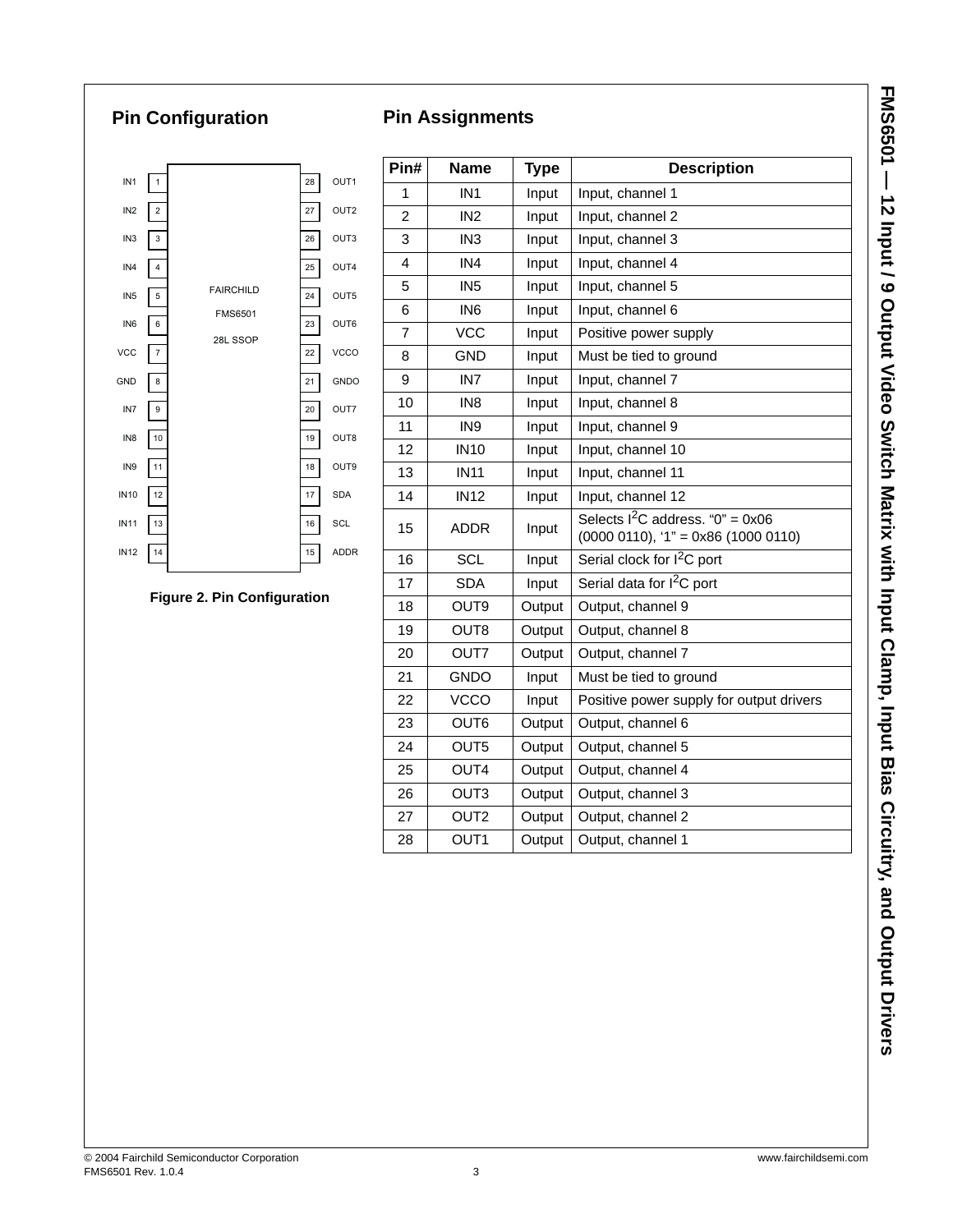# **Absolute Maximum Ratings**

Stresses exceeding the absolute maximum ratings may damage the device. The device may not function or be operable above the recommended operating conditions and stressing the parts to these levels is not recommended. In addition, extended exposure to stresses above the recommended operating conditions may affect device reliability. The absolute maximum ratings are stress ratings only.

| <b>Parameter</b>                              | Min.   | Max.           | Unit |
|-----------------------------------------------|--------|----------------|------|
| DC Supply Voltage                             | $-0.3$ | 6.0            |      |
| Analog and Digital I/O                        | $-0.3$ | $V_{cr}$ + 0.3 |      |
| Output Current Any One Channel, Do Not Exceed |        | 40             | mA   |

# **Reliability Information**

| Symbol        | <b>Parameter</b>                                                    | Min. | Typ. | Max. | Unit |
|---------------|---------------------------------------------------------------------|------|------|------|------|
|               | Junction Temperature                                                |      |      | 150  | °C   |
| l stg         | Storage Temperature Range                                           | -65  |      | 150  | °C   |
|               | Lead Temperature (Soldering, 10 seconds)                            |      |      | 300  | °C   |
| $\Theta_{JA}$ | Thermal Resistance, JEDEC Standard Multilayer Test Board, Still Air |      | 50   |      | °C/W |

# **Recommended Operating Conditions**

The Recommended Operating Conditions table defines the conditions for actual device operation. Recommended operating conditions are specified to ensure optimal performance to the datasheet specifications. Fairchild does not recommend exceeding them or designing to absolute maximum ratings.

| Symbol       | <b>Parameter</b>                   | Min.  | Typ.  | Max.  | Unit        |
|--------------|------------------------------------|-------|-------|-------|-------------|
| ΙΔ           | <b>Operating Temperature Range</b> | -40   |       | 85    | $\sim$<br>ັ |
| $V_{\rm CC}$ | Supply Voltage Range               | 3.135 | 5.000 | 5.250 |             |

# **Electrostatic Discharge Protection**

| Symbol     | <b>Parameter</b>     | Value | Unit |
|------------|----------------------|-------|------|
| <b>HBM</b> | Human Body Model     |       | k٧   |
| <b>CDM</b> | Charged Device Model |       | k٧   |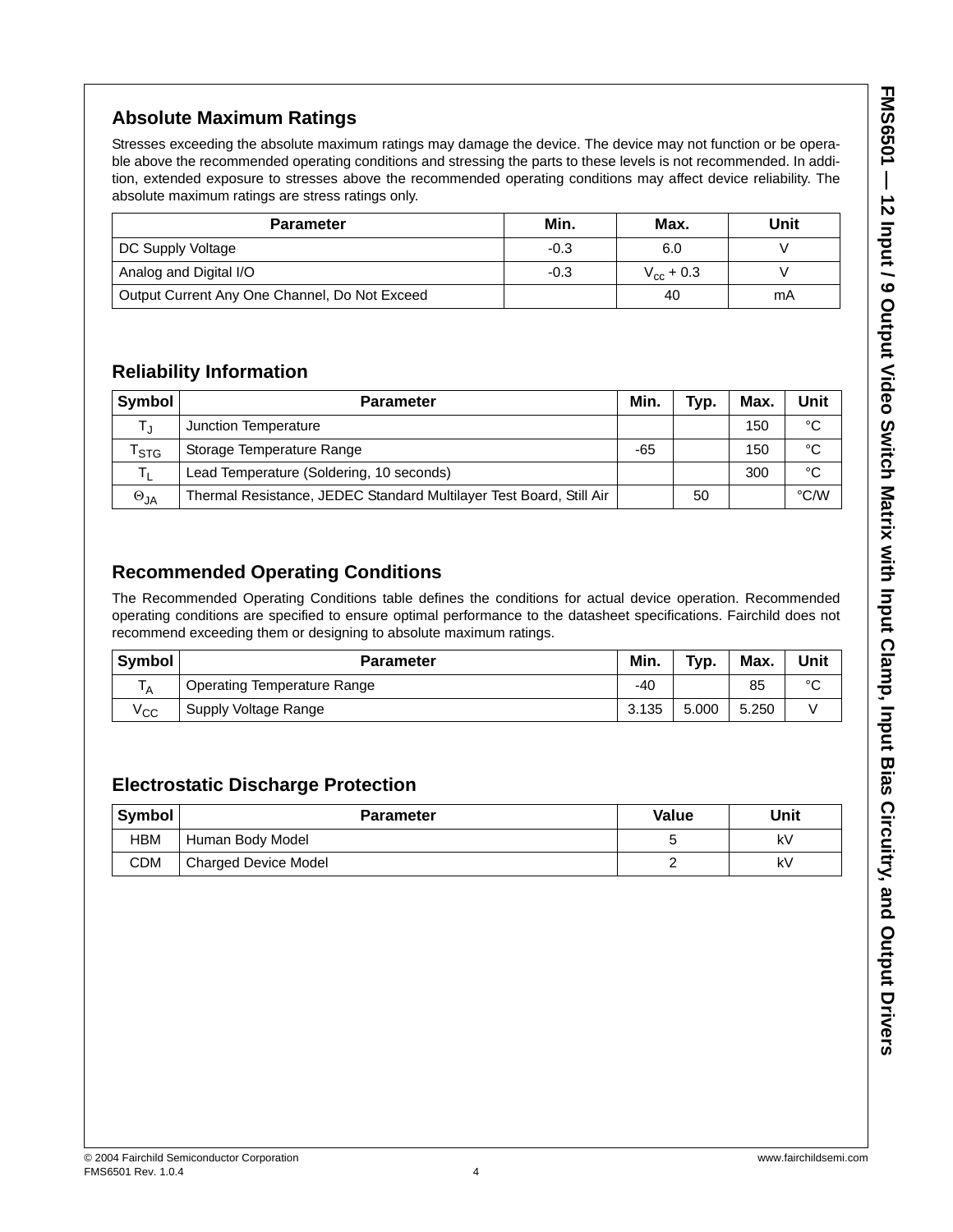### **Digital Interface**

The  $1<sup>2</sup>C$ -compatible interface is used to program output enables, input to output routing, input clamp / bias, and output gain. The  $I^2C$  address of the FMS6501 is 0x06 (0000 0110) with the ability to offset it to 0x86 (1000 0110) by tying the ADDR pin high.

Both data and address data, of eight bits each, are written to the  $I<sup>2</sup>C$  address to access all the control functions.

There are separate internal addresses for each output. Each output's address includes bits to select an input channel, adjust the output gain, and enable or disable the output amplifier. More than one output can select the

same input channel for one-to-many routing. When the outputs are disabled, they are placed in a high-impedance state. This allows multiple FMS6501 devices to be paralleled to create a larger switch matrix. Typical output power-up time is less than 500ns.

The clamp / bias control bits are written to their own internal address, since they should always remain the same regardless of signal routing. They are set based on the input signal connected to the FMS6501.

All undefined addresses may be written without effect.

| Control Name | Width  | Type  | <b>Default</b> | Bit(s) | <b>Description</b>                                                                       |
|--------------|--------|-------|----------------|--------|------------------------------------------------------------------------------------------|
| Enable       | bit    | Write |                |        | Channel Enable: 1=Enable, 0=Power Down <sup>(1)</sup>                                    |
| Gain         | 2 bits | Write |                | 6:5    | Channel Gain: 00=6dB, 01=7dB, 10=8dB, 11=9dB                                             |
| Inx          | 5 bits | Write |                | 4:0    | Input selected to drive this output: $00000=OFF(2)$ ,<br>00001=IN1, 00010=IN2 01100=IN12 |

### **Output Control Register Contents and Defaults**

#### **Notes:**

1. Power down places the output in a high-impedance state so multiple FMS6501 devices may be paralleled. Power down also de-selects any input routed to the specified output.

2. When all inputs are OFF, the amplifier input is tied to approximately 150mV and the output goes to approximately 300mV with the 6dB gain setting.

| <b>Register</b><br><b>Name</b> | <b>Register</b><br><b>Address</b> | Bit 7  | Bit 6 | Bit <sub>5</sub> | Bit $4^{(1)}$   | Bit <sub>3</sub> | Bit <sub>2</sub> | Bit1            | Bit <sub>0</sub> |
|--------------------------------|-----------------------------------|--------|-------|------------------|-----------------|------------------|------------------|-----------------|------------------|
| OUT <sub>1</sub>               | 0x01                              | Enable | Gain1 | Gain0            | IN4             | IN <sub>3</sub>  | IN <sub>2</sub>  | IN <sub>1</sub> | <b>INO</b>       |
| OUT <sub>2</sub>               | 0x02                              | Enable | Gain1 | Gain0            | IN <sub>4</sub> | IN <sub>3</sub>  | IN <sub>2</sub>  | IN <sub>1</sub> | <b>INO</b>       |
| OUT <sub>3</sub>               | 0x03                              | Enable | Gain1 | Gain0            | IN <sub>4</sub> | IN <sub>3</sub>  | IN <sub>2</sub>  | IN <sub>1</sub> | <b>INO</b>       |
| OUT4                           | 0x04                              | Enable | Gain1 | Gain0            | IN <sub>4</sub> | IN <sub>3</sub>  | IN <sub>2</sub>  | IN <sub>1</sub> | <b>INO</b>       |
| OUT <sub>5</sub>               | 0x05                              | Enable | Gain1 | Gain0            | IN <sub>4</sub> | IN <sub>3</sub>  | IN <sub>2</sub>  | IN <sub>1</sub> | IN <sub>0</sub>  |
| OUT <sub>6</sub>               | 0x06                              | Enable | Gain1 | Gain0            | IN <sub>4</sub> | IN <sub>3</sub>  | IN <sub>2</sub>  | IN <sub>1</sub> | IN <sub>0</sub>  |
| OUT7                           | 0x07                              | Enable | Gain1 | Gain0            | IN <sub>4</sub> | IN <sub>3</sub>  | IN <sub>2</sub>  | IN <sub>1</sub> | IN <sub>0</sub>  |
| OUT <sub>8</sub>               | 0x08                              | Enable | Gain1 | Gain0            | IN <sub>4</sub> | IN <sub>3</sub>  | IN <sub>2</sub>  | IN <sub>1</sub> | IN <sub>0</sub>  |
| OUT <sub>9</sub>               | 0x09                              | Enable | Gain1 | Gain0            | IN <sub>4</sub> | IN <sub>3</sub>  | IN <sub>2</sub>  | IN <sub>1</sub> | IN <sub>0</sub>  |

#### **Output Control Register MAP**

#### **Notes:**

1. IN4 is provided for forward compatibility and should always be written as '0' in the FMS6501.

#### **Clamp Control Register Contents and Defaults**

| <b>Control Name</b> | Width | Type  | <b>Default</b> | Bit(s) | <b>Description</b>                                             |
|---------------------|-------|-------|----------------|--------|----------------------------------------------------------------|
| CImp                | bit   | Write |                | 7:0    | Clamp / Bias selection: $1 = \text{Clamp}$ , $0 = \text{Bias}$ |

### **Clamp Control Register Map**

| <b>Register Name</b> | Register<br><b>Address</b> | Bit 7  | Bit 6  | Bit <sub>5</sub> | Bit4   | Bit <sub>3</sub> | Bit2   | Bit1      | Bit <sub>0</sub> |
|----------------------|----------------------------|--------|--------|------------------|--------|------------------|--------|-----------|------------------|
| CLAMP1               | 0x1D                       | Clmp8  | Clmp7  | Clmp6            | Clmp5  | Clmp4            | Clmp3  | Clmp2     | Clmp1            |
| CLAMP <sub>2</sub>   | 0x1E                       | Resv'd | Resv'd | Resv'd           | Resv'd | Clmp12           | Clmp11 | $C$ Imp10 | CImp9            |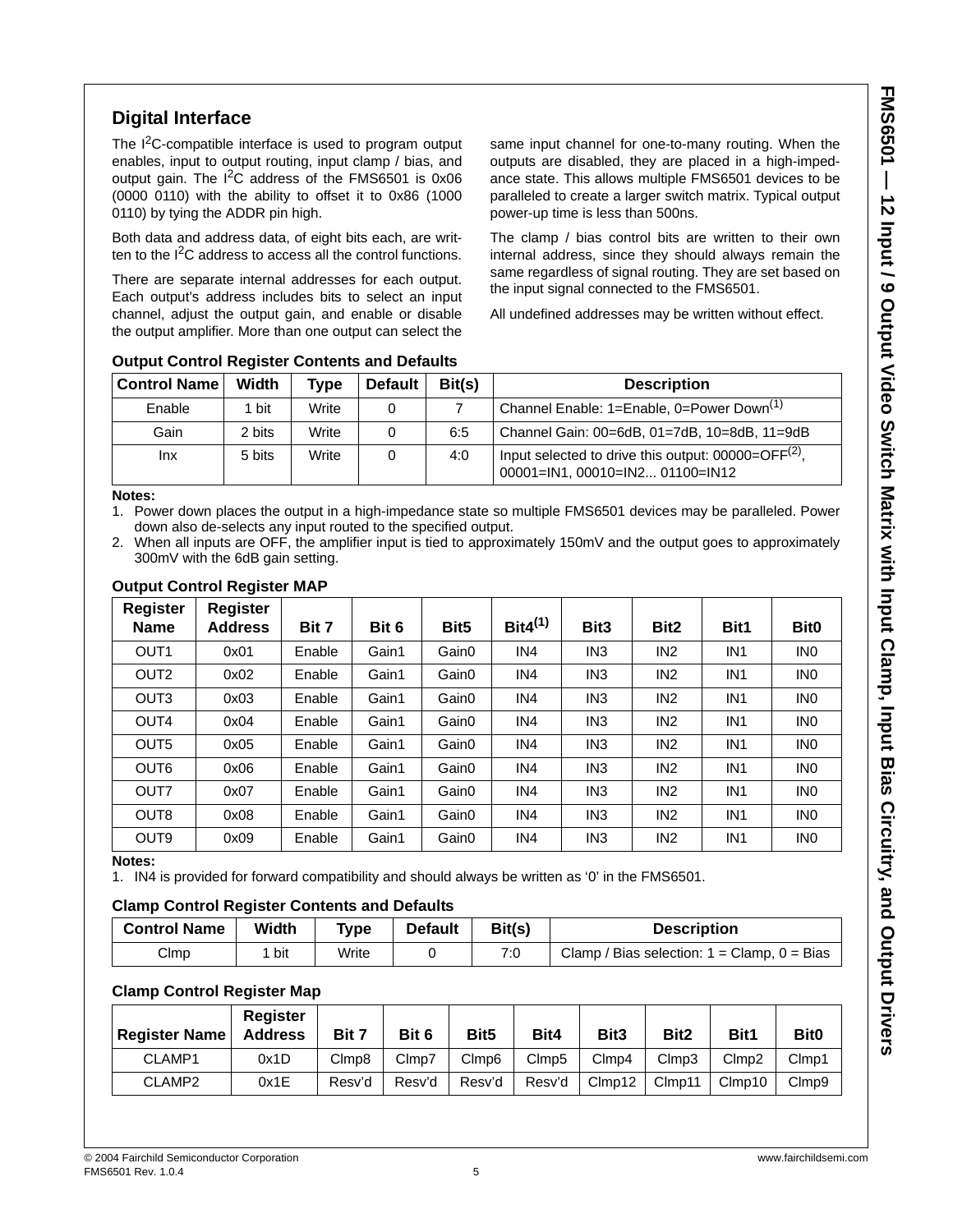# **DC Electrical Characteristics**

 $T_\mathsf{A}$  = 25°C, V<sub>cc</sub> = 5V, V<sub>IN</sub> = 1V<sub>pp</sub>, input bias mode, one-to-one routing, 6dB gain, all inputs AC coupled with 0.1μF, unused inputs AC-terminated through 75Ω to GND, all outputs AC coupled with 220μF into 150Ω loads, referenced to 400kHz, unless otherwise noted.

| Symbol             | <b>Parameter</b>             | <b>Conditions</b>            | Min. | Typ. | <b>Max</b> | <b>Units</b>    |
|--------------------|------------------------------|------------------------------|------|------|------------|-----------------|
| <b>I</b> CC        | Supply Current <sup>1</sup>  | No load, all outputs enabled |      | 80   | 100        | mA              |
| V <sub>OUT</sub>   | Video Output Range           |                              |      | 2.8  |            | $V_{\text{pp}}$ |
| $R_{OFF}$          | Off Channel Output Impedance | Output disabled              |      | 3.0  |            | $k\Omega$       |
| $V_{\text{clamp}}$ | DC Output Level <sup>1</sup> | Clamp mode                   | 0.2  | 0.3  | 0.4        | v               |
| V <sub>bias</sub>  | DC Output Level <sup>1</sup> | Bias mode                    | 1.15 | 1.25 | 1.35       | v               |
| <b>PSRR</b>        | Power Supply Rejection Ratio | All channels, DC             |      | 50   |            | dB              |

**Notes:**

1. 100% tested at 25°C.

### **AC Electrical Characteristics**

 $T_\mathsf{A}$  = 25°C, V<sub>CC</sub> = 5V, V<sub>IN</sub> = 1V<sub>pp</sub>, input bias mode, one-to-one routing, 6dB gain, all inputs AC coupled with 0.1μF, unused inputs AC-terminated through 75Ω to GND, all outputs AC coupled with 220μF into 150Ω loads, referenced to 400kHz, unless otherwise noted.

| Symbol             | <b>Parameter</b>                     | <b>Conditions</b>                                       | Min.   | Typ.     | <b>Max</b> | <b>Units</b> |
|--------------------|--------------------------------------|---------------------------------------------------------|--------|----------|------------|--------------|
| AV <sub>SD</sub>   | Channel Gain <sup>(1)</sup> Error    | All Channels, All Gain Settings, DC                     | $-0.2$ | $\Omega$ | $+0.2$     | dB           |
| AV <sub>STEP</sub> | Gain Step <sup>(1)</sup>             | All Channels, DC                                        | 0.9    | 1.0      | 1.1        | dB           |
| $f_{+1dB}$         | 1dB Peaking Bandwidth                | $V_{OUT} = 1.4V_{DD}$                                   |        | 65       |            | <b>MHz</b>   |
| $f_{-1dB}$         | -1dB Bandwidth                       | $V_{OUT} = 1.4V_{DD}$                                   |        | 90       |            | <b>MHz</b>   |
| $f_{\rm C}$        | -3dB Bandwidth                       | $V_{OUT} = 1.4V_{DD}$                                   |        | 115      |            | <b>MHz</b>   |
| dG                 | <b>Differential Gain</b>             | 3.58MHz                                                 |        | 0.1      |            | $\%$         |
| dP                 | <b>Differential Phase</b>            | 3.58MHz                                                 |        | 0.2      |            | deg          |
| THD <sub>SD</sub>  | SD Output Distortion                 | $V_{OUT} = 1.4V_{pp}$ , 5MHz                            |        | 0.05     |            | $\%$         |
| $THD_{HD}$         | <b>HD Output Distortion</b>          | $V_{OUT} = 1.4V_{pp}$ , 22MHz                           |        | 0.6      |            | $\%$         |
| X <sub>TALK1</sub> | Input Crosstalk                      | 1MHz, $V_{OUT} = 2V_{pp}^{(2)}$                         |        | $-72$    |            | dB           |
| X <sub>TALK2</sub> | Input Crosstalk                      | 15MHz, $V_{OUT} = 2V_{pp}^{(2)}$                        |        | $-50$    |            | dB           |
| X <sub>TALK3</sub> | <b>Output Crosstalk</b>              | 1MHz, $V_{OUT} = 2V_{pp}^{(3)}$                         |        | $-68$    |            | dB           |
| X <sub>TALK4</sub> | <b>Output Crosstalk</b>              | 15MHz, $V_{OUT} = 2V_{pp}^{(3)}$                        |        | $-61$    |            | dB           |
| X <sub>TALK5</sub> | Multi-Channel Crosstalk              | Standard Video, $V_{\text{OUT}} = 2V_{\text{DD}}^{(4)}$ |        | $-45$    |            | dB           |
| $SNR_{SD}$         | Signal-to-Noise Ratio <sup>(5)</sup> | NTC-7 Weighting, 4.2MHz LP,<br>100kHz HP                |        | 73       |            | dB           |
| V <sub>NOISE</sub> | <b>Channel Noise</b>                 | 400kHz to 100MHz, Input Referred                        |        | 20       |            | nV/rtHz      |
| $AMP_{ON}$         | Amplifier Recovery Time              | Post I <sup>2</sup> C Programming                       |        | 300      |            | ns           |

#### **Notes:**

- 1. 100% tested at 25°C.
- 2. Adjacent input pair to adjacent output pair. Interfering input is through an open switch.
- 3. Adjacent input pair to adjacent output pair. Interfering input is through a closed switch.
- 4. Crosstalk of eight synchronous switching outputs onto single, asynchronous switching output.
- 5. Signal-to-Noise Ration (SNR) = 20 \* log (714mV / rms noise).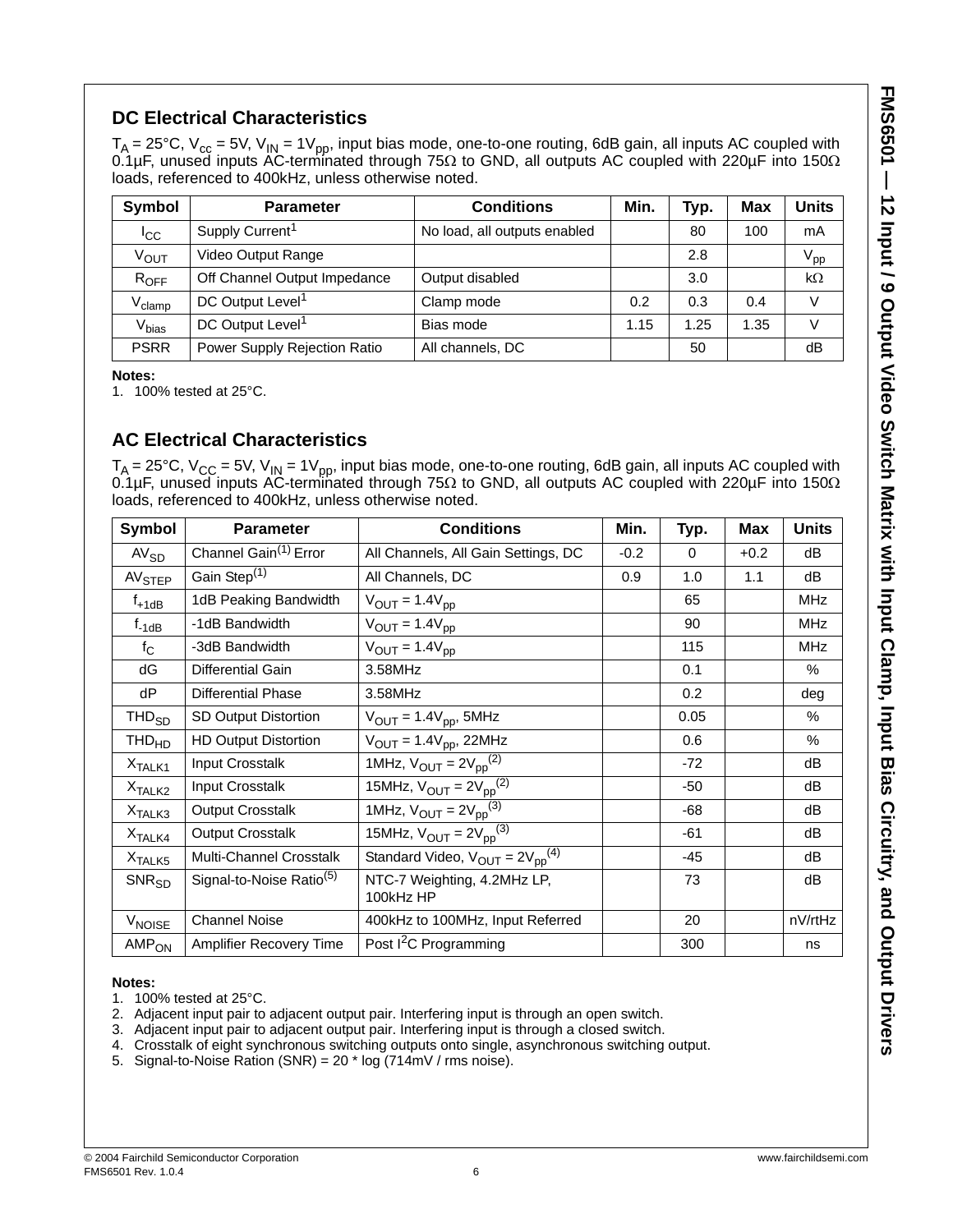# **I 2C BUS Characteristics**

| <b>Parameter</b>                                           | <b>Conditions</b> | Min.                         | Typ.     | <b>Max</b> | <b>Units</b> |
|------------------------------------------------------------|-------------------|------------------------------|----------|------------|--------------|
| Digital Input Low <sup>(1)</sup><br>$V_{\parallel}$        |                   | $\Omega$                     |          | 1.5        | V            |
| Digital Input High <sup>(1)</sup>                          | SDA, SCL, ADDR    | 3.0                          |          | $V_{cc}$   | $\vee$       |
| <b>Clock Frequency</b><br>$f_{\rm scl}$                    |                   |                              | 100      |            | kHz          |
| Input Rise Time                                            | 1.5V to 3V        |                              | 1000     |            | ns           |
| Input Fall Time                                            | 1.5V to 3V        |                              | 300      |            | ns           |
| <b>Clock Low Period</b>                                    |                   |                              | 4.7      |            | μs           |
| Clock High Period                                          |                   |                              | 4.0      |            | μs           |
| Data Set-up Time                                           |                   |                              | 300      |            | ns           |
| Data Hold Time<br><sup>t</sup> HD,DAT                      |                   |                              | $\Omega$ |            | ns           |
| Set-up Time from Clock High to Stop<br>t <sub>SU,STO</sub> |                   |                              | 4        |            | μs           |
| Start Set-up Time Following a Stop<br>$t_{\text{BUF}}$     |                   |                              | 4.7      |            | μs           |
| <b>Start Hold Time</b>                                     |                   |                              | 4        |            | μs           |
| Start Set-up Time Following Clock Low to High              |                   |                              | 4.7      |            | μs           |
|                                                            |                   | SDA, SCL, ADDR<br><b>SCK</b> |          |            |              |

 $T_A = 25^{\circ}$ C and  $V_{CC} = 5V$  unless otherwise noted.

**Notes:**

1. 100% tested at 25°C.



**Figure 3. I2C Bus Timing**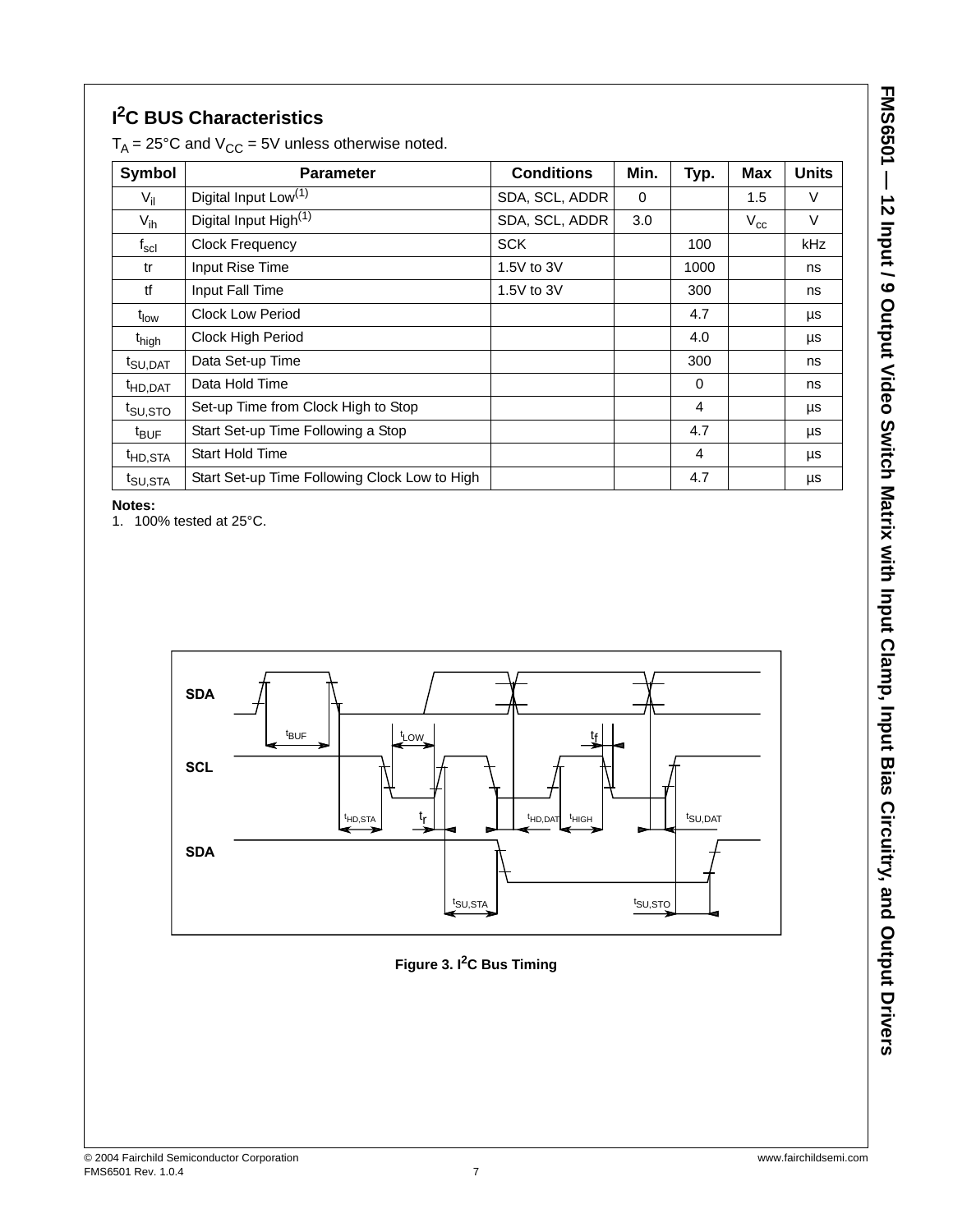# **I 2C Interface**

### **Operation**

The  $1^2C$ -compatible interface conforms to the  $1^2C$  specification for Standard Mode. Individual addresses may be written. There is no read capability. The interface consists of two lines. These is a serial data line (SDA) and a serial clock line (SCL), both of which must be connected to a positive supply through an external resistor. Data transfer may be initiated only when the bus is not busy.

### **Bit Transfer**

One data bit is transferred during each clock pulse. The data on the SDA line must remain stable during the HIGH period of the clock pulse. Changes in the line during this time are interpreted as a control signal.



**Figure 4. Bit Transfer**

### **Start and Stop Conditions**

The data and clock lines remain HIGH when the bus is not busy. A HIGH-to-LOW transition of the data line, while the clock is HIGH, is defined as START condition (S). A LOW-to-HIGH transition of the data line, while the clock is HIGH, is defined as STOP condition (P).



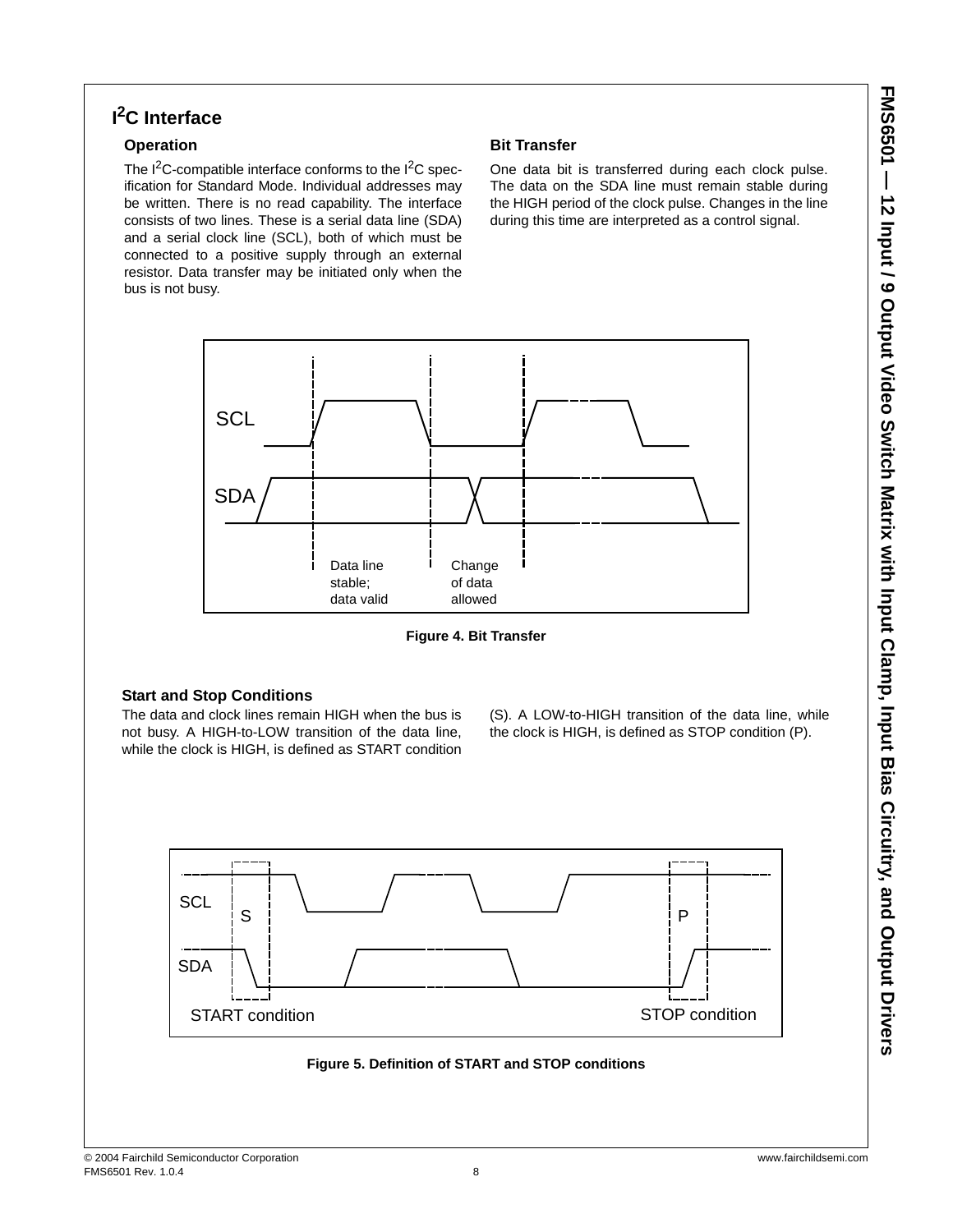### **Acknowledge**

The data bytes transferred between the START and STOP conditions from transmitter to receiver is unlimited. Each byte of eight bits is followed by an acknowledge bit. The acknowledge bit is a high-level signal put on the bus by the transmitter, during which the master generates an extra acknowledge-related clock pulse. A slave receiver must generate an acknowledge after the reception of each byte. A master receiver must generate an acknowledge after the reception of each byte that has been clocked out of the slave transmitter.

The device that acknowledges must pull down the SDA line during the acknowledge clock pulse so the SDA line is stable LOW during the HIGH period of the acknowledge-related clock pulse (set-up and hold times must be taken into consideration). A master receiver must signal an end of data to the transmitter by not generating an acknowledge on the last byte clocked out of the slave. In this event, the transmitter must leave the data line HIGH to enable the master to generate a STOP condition.



Figure 6. Acknowledgement on the I<sup>2</sup>C Bus

### **I 2C Bus Protocol**

Before any data is transmitted on the  $I^2C$  bus, the device that should respond is addressed first. The addressing is always carried out with the first byte transmitted after the start procedure. The  $I^2C$  bus configuration for a data write to the FMS6501 is shown in Figure 5.



**Figure 7. Write a Register Address to the Pointer Register, Then Write Data to the Selected Register**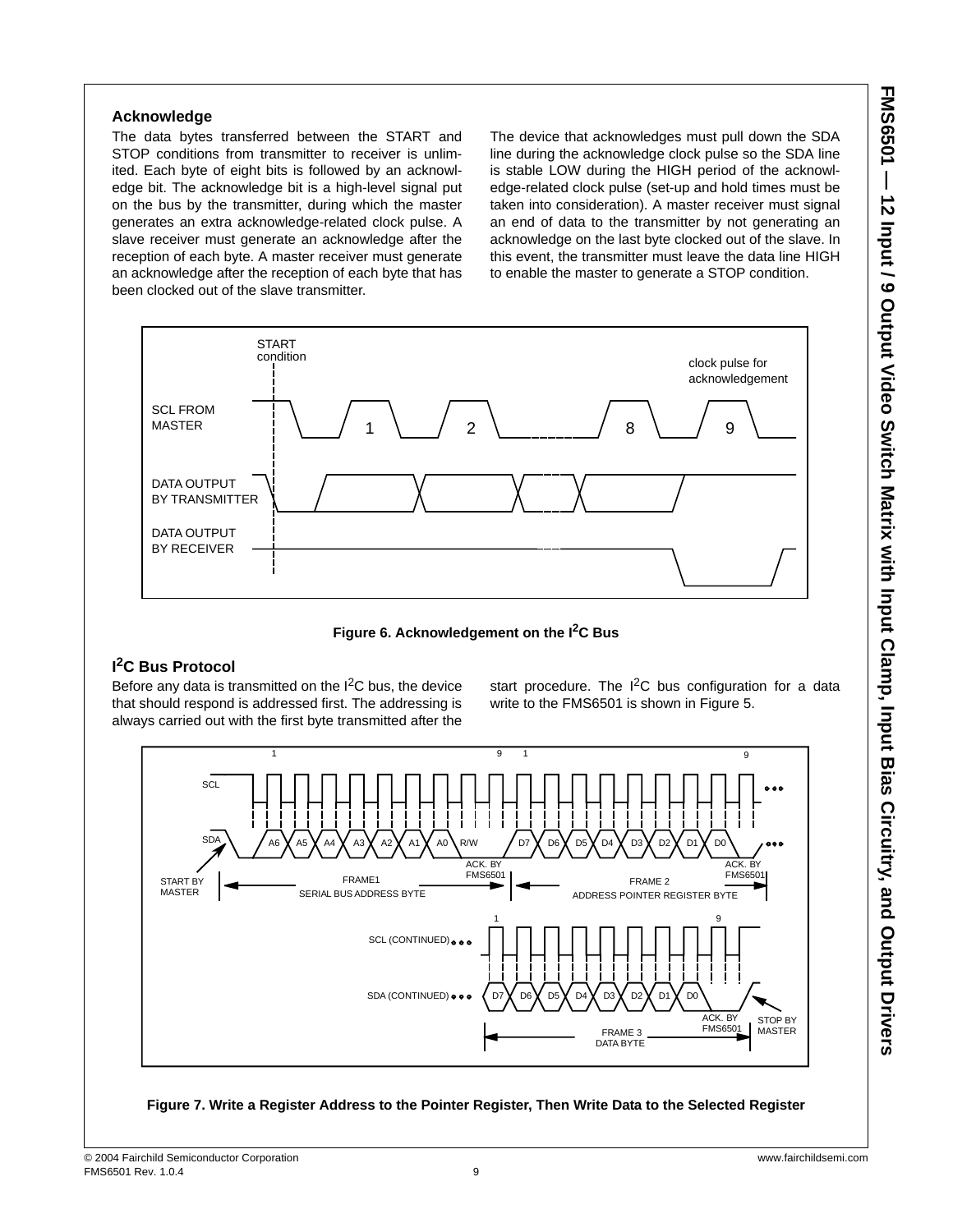### **Applications Information**

### **Input Clamp / Bias Circuitry**

The FMS6501 accommodates AC- or DC-coupled inputs.

Internal clamping and bias circuitry are provided to support AC-coupled inputs. These are selectable through the CLMP bits via the  $1^2C$  compatible interface.

For DC-coupled inputs, the device should be programmed to use the 'bias' input configuration. In this configuration, the input is internally biased to 625mV through a 100kΩ resistor. Distortion is optimized with the output levels set between 250mV above ground and 500mV below the power supply. These constraints, along with the desired channel gain, need to be considered when configuring the input signal levels for input DC coupling.

With AC-coupled inputs, the FMS6501 uses a simple clamp rather than a full DC-restore circuit. For video signals with and without sync (Y,CV,R,G,B), the lowest voltage at the output pins is clamped to approximately 300mV above ground when the 6dB gain setting is selected.

If symmetric AC-coupled input signals are used (chroma,Pb,Pr,Cb,Cr), the bias circuit described above can be used to center them within the input common range. The average DC value at the output is approximately 1.27V with a 6dB gain setting. This value changes depending upon the selected gain setting.

| <b>Gain Setting</b> | <b>Clamp Voltage</b> |       |
|---------------------|----------------------|-------|
| 6dB                 | 300mV                | 1.27V |
| 7dB                 | 330mV                | 1.43V |
| 8dB                 | 370mV                | 1.60V |
| 9dB                 | 420mV                | 1.80V |

Figure 8 shows the clamp mode input circuit and the internally controlled voltage at the input pin for AC-coupled inputs.



**Figure 8. Clamp Mode Input Circuit**

Figure 9 shows the bias mode input circuit and internally controlled voltage at the input pin for AC-coupled inputs.



**Figure 9. Bias Mode Input Circuit**

### **Output Configuration**

The FMS6501 outputs may be either AC or DC coupled. Resistive output loads can be as low as 75Ω, representing a dual, doubly terminated video load. High impedance, capacitive loads up to 20pF can also be driven without loss of signal integrity. For standard 75Ω video loads, a 75Ω matching resistor should be placed in series to allow for a doubly terminated load. DC-coupled outputs should be connected as shown in Figure 10.



#### **Figure 10. DC-Coupled Load Connection**

If multiple low-impedance loads are DC coupled, increased power and thermal issues need to be addressed. In this case, the use of a multilayer board with a large ground plane to help dissipate heat is recommended. If a two-layer board is used under these conditions, an extended ground plane directly under the device is recommended. This plane should extend at least 0.5 inches beyond the device. PC board layout issues are covered in the Layout Considerations section.

AC-coupled loads should be configured as in Figure 11:



**Figure 11. AC-Coupled Load Connection**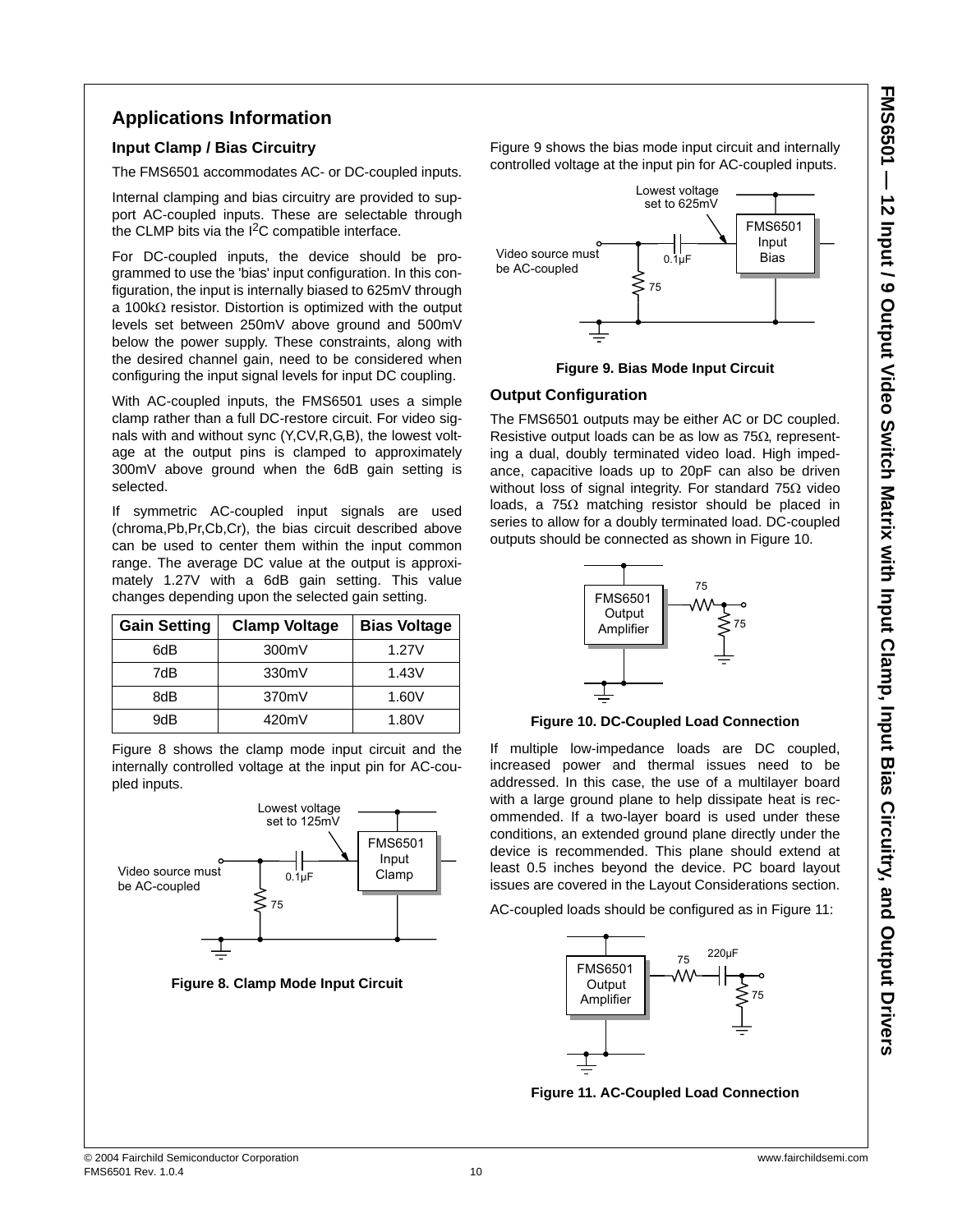Thermal issues are significantly reduced with AC-coupled outputs, alleviating special PC layout requirements.

Each of the outputs can be independently powered down and placed in a high-impedance state with the ENABLE bit. This function can be used to mute video signals, to parallel multiple FMS6501 outputs, or to save power. When the output amplifier is disabled, the high-impedance output presents a 3kΩ load to ground. The output amplifier typically enters and recovers from the powerdown state in less than 300ns after being programmed.

When an output channel is not connected to an input, the input to that channel's amplifier is forced to approximately 150mV. The output amplifier is still active unless specifically disabled by the  $I^2C$  interface. Voltage output levels depend on the programmed gain for that channel.

#### **Crosstalk**

Crosstalk is an important consideration when using the FMS6501. Input and output crosstalk are defined to represent the two major coupling modes in a typical application. Input crosstalk is crosstalk in the input pins and switches when the interfering signal drives an open switch. It is dominated by inductive coupling in the package lead frame between adjacent leads. It decreases rapidly as the interfering signal moves farther away from the pin adjacent to the input signal selected. Output crosstalk is coupling from one driven output to another active output. It decreases with increasing load impedance, as it is caused mainly by ground and power coupling between output amplifiers. If a signal is driving an open switch, its crosstalk is mainly input crosstalk. If it is driving a load through an active output, its crosstalk is mainly output crosstalk.

Input and output crosstalk measurements are performed with the test configuration shown in Figure 12.



For input crosstalk, the switch is open. All inputs are in bias mode. Channel 1 input is driven with a  $1V_{\text{pp}}$  signal, while all other inputs are AC terminated with 75Ω. All outputs are enabled and crosstalk is measured from IN1 to any output.

For output crosstalk, the switch is closed. Crosstalk from OUT1 to any output is measured.

Crosstalk from multiple sources into a given channel was measured with the setup shown in Figure 6. Input IN1 is driven with a  $1V_{\text{op}}$  pulse source and is connected to outputs Out1 to Out8. Input In9 is driven with a secondary, asynchronous, gray-field video signal, and is connected to Out9. All other inputs are AC terminated with 75Ω. Crosstalk effects on the gray field are measured and calculated with respect to a standard  $1V_{\text{pp}}$  output measured at the load.

If not all inputs and outputs are needed, avoid using adjacent channels, where possible, to reduce crosstalk. Disable all unused channels to further reduce crosstalk and power dissipation.



**Figure 13. Test Configuration for Multi-Channel Crosstalk**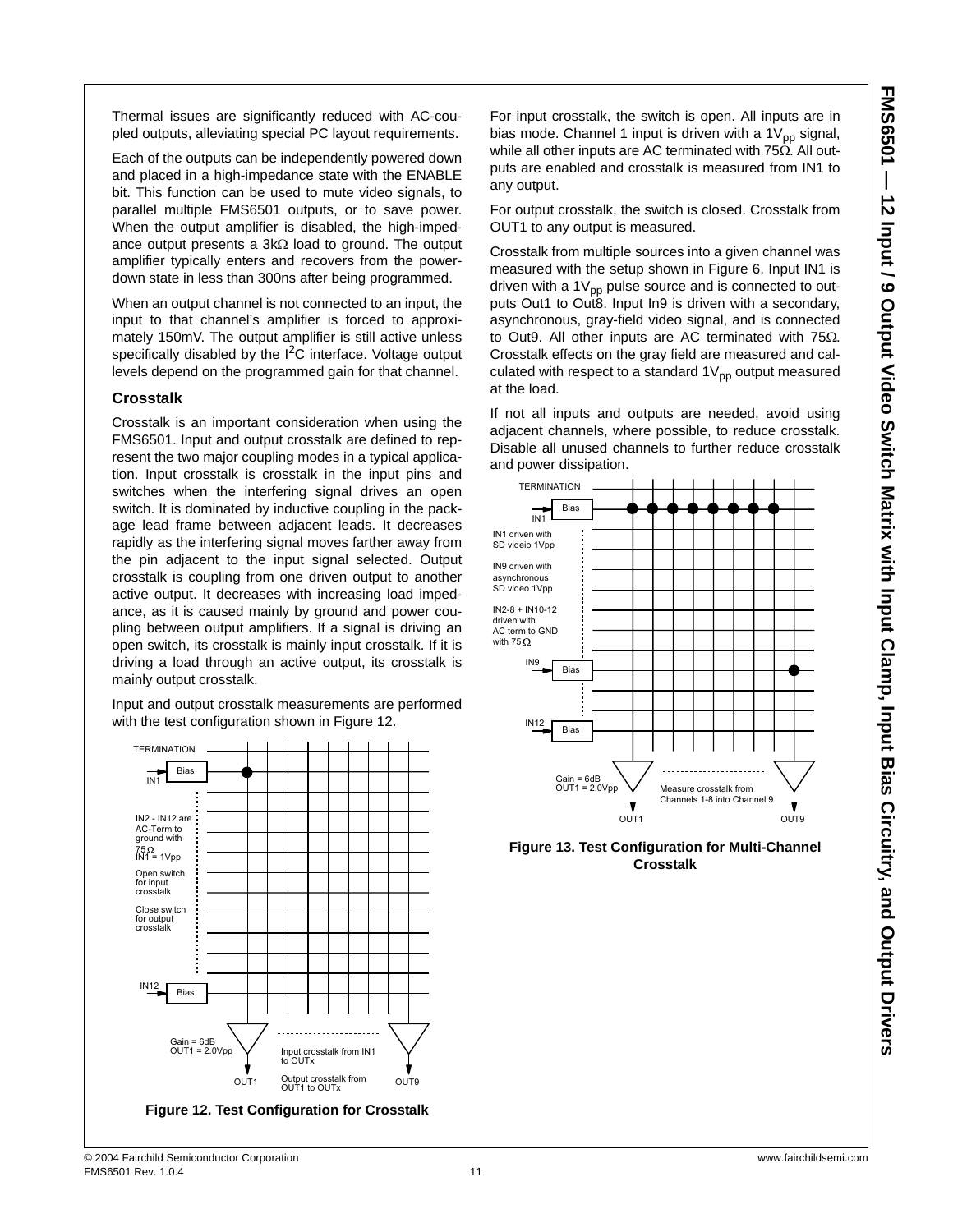### **Layout Considerations**

General layout and supply bypassing play major roles in high-frequency performance and thermal characteristics. Fairchild offers a demonstration board, FMS6501DEMO, to use as a guide for layout and to aid in device testing and characterization. The FMS6501DEMO is a 4-layer board with a full power and ground plane. For optimum results, follow the steps below as a basis for high frequency layout.

- Include 10µF and 0.1µF bypass capacitors.
- Place the 10µF capacitor within 0.75 inches of the power pin.
- Place the 0.1µF capacitor within 0.1 inches of the power pin.
- Connect all external ground pins as tightly as possible, preferably with a large ground plane under the package.
- Layout channel connections to reduce mutual trace inductance.
- Minimize all trace lengths to reduce series inductances. If routing across a board, place device such that longer traces are at the inputs rather than the outputs.

If using multiple, low-impedance, DC-coupled outputs, special layout techniques may be employed to help dissipate heat.

If a multilayer board is used, a large ground plane directly under the device helps reduce package case temperature.

For dual-layer boards, an extended plane can be used.

Worst-case, additional die power due to DC loading can be estimated at  $(V_{cc}^2/4R_{load})$  per output channel. This assumes a constant DC output voltage of  $V_{cc}/2$ . For 5V  $V_{cc}$  with a dual-DC video load, add 25/(4\*75) = 83mW, per channel.

### **FMS6501 Video Switch Matrix Applications**

The increased demand for consumer multimedia systems has created a challenge for system designers to provide cost-effective solutions to capitalize on the growth potential in graphics display technologies. These applications requires cost-effective video switching and filtering solutions to deploy high-quality display technologies rapidly and effectively to the target audience. Areas of specific interest include HDTV, media centers, and automotive "infotainment" (includes navigation, in-cabin entertainment, and back-up camera). In all cases, the advantages an integrated video switch matrix provides are high quality video switching specific to the application, as well as video input clamps and on-chip, lowimpedance output cable drivers with switchable gain.

Generally the largest application for a video switch is for the front end of an HDTV, where it takes multiple inputs and routes them to appropriate signal paths (main picture and picture in picture - PiP). These are normally routed into ADCs followed by decoders. There are many different technologies for HDTV; including LCD, Plasma, and CRT, with similar analog switching circuitry.

An example of a HDTV application is shown in Figure 14. This system combines a video switch matrix and two three-channel switchable anti-aliasing filters. There are two three-channel signal paths in the system; one for the main picture, the other for "Picture in Picture" (PiP).

### **VIPDEMOTM Control Software**

The FMS6501 is configured via an  $I^2C$ -compatible digital interface. To facilitate demonstration, Fairchild Semiconductor had developed the VIPDEMO<sup>™</sup> GUI-based control software to write to the FMS6501 register map. This software is included in the FMS6501DEMO kit. Also included is a parallel port  $1^2C$  adapter and an interface cable to connect to the demo board. Besides using the full FMS6501 interface, the VIPDEMO™ can also be used to control single-register read and writes for  $1^2C$ .

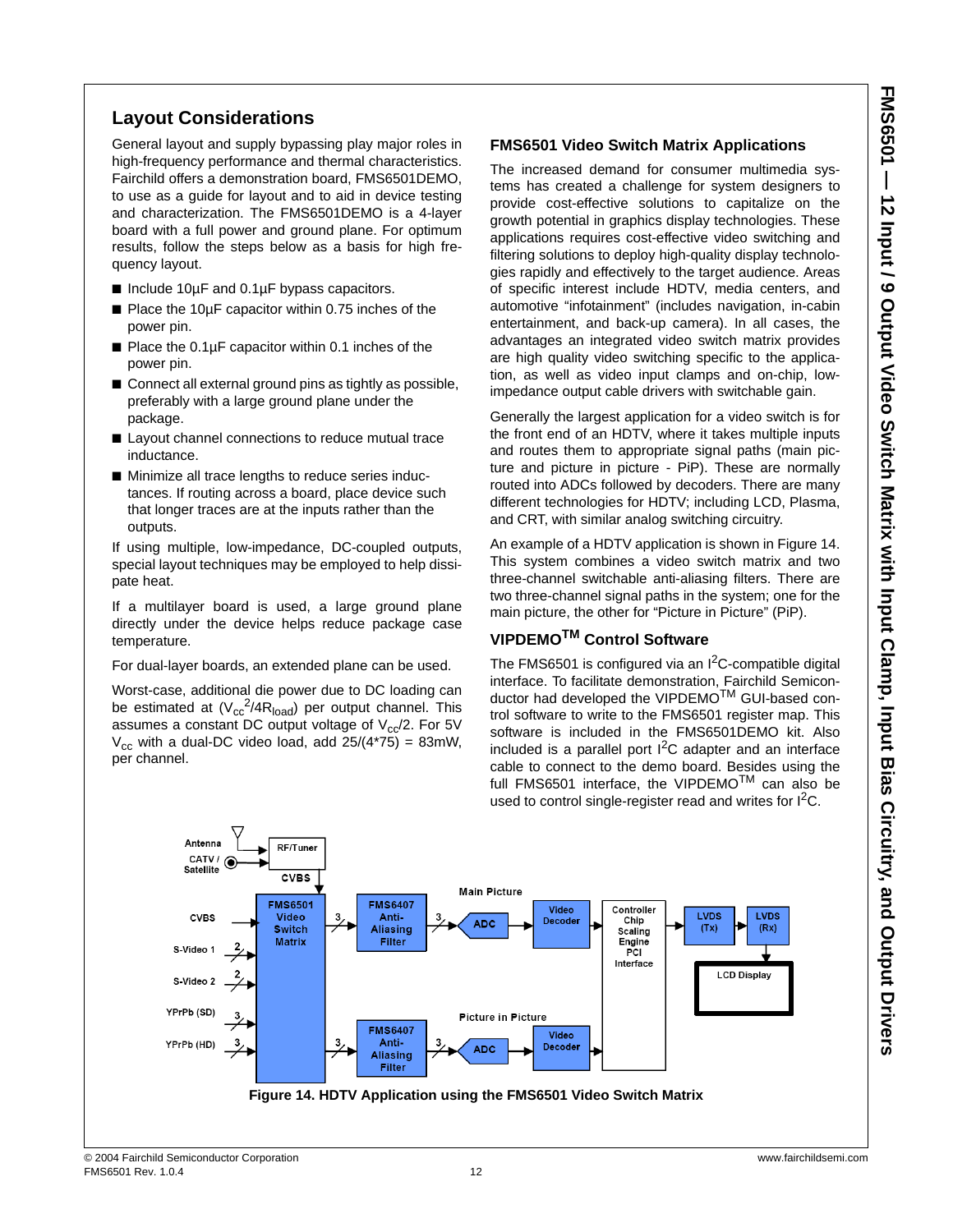